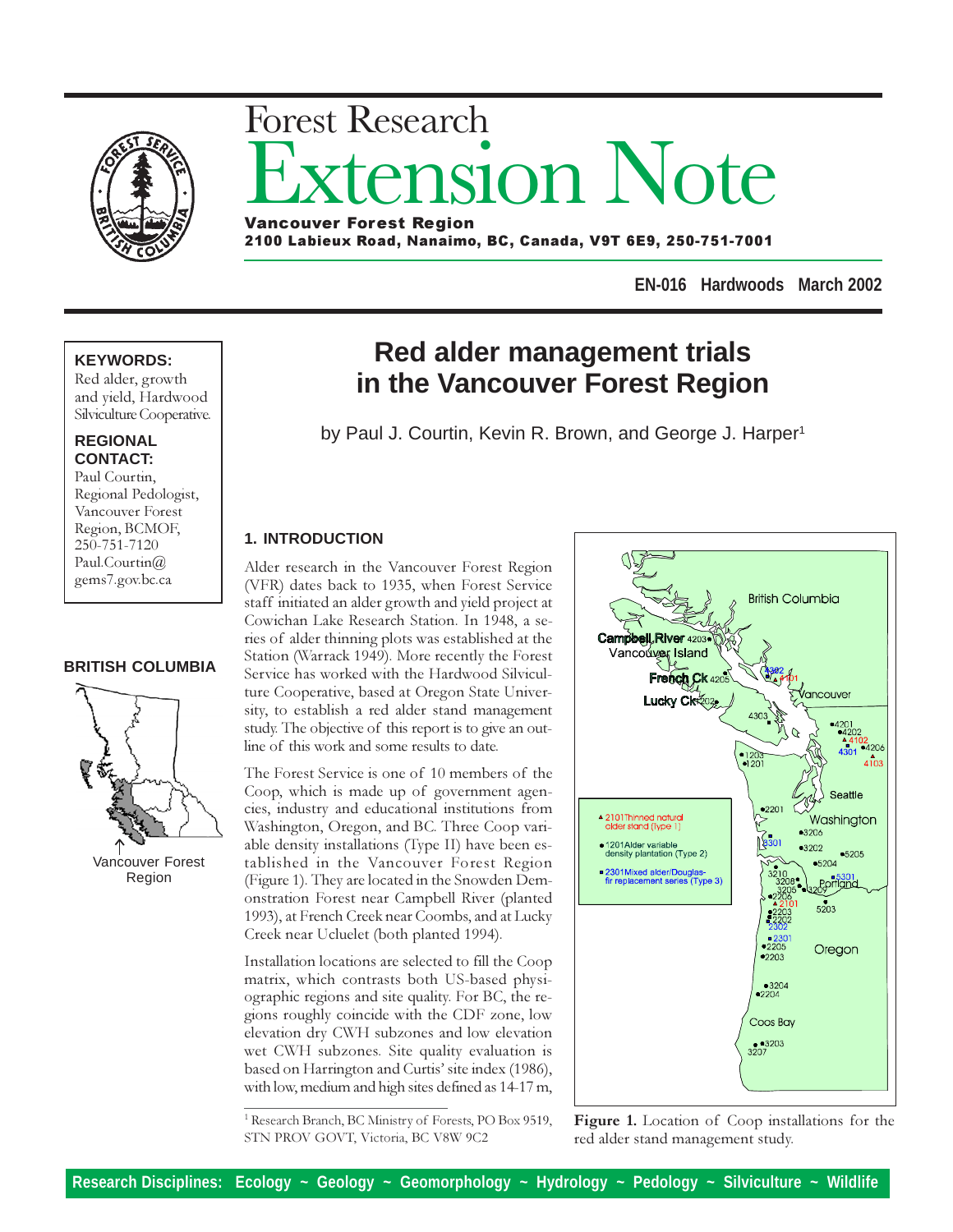| Treatment | initial planting<br>density (sph) | spacing<br>(m) | at age or height to<br>live crown | respace at this<br>density (sph) | other activity |
|-----------|-----------------------------------|----------------|-----------------------------------|----------------------------------|----------------|
|           | 247                               | 6.4            |                                   |                                  |                |
| 2         | 568                               | 4.2            |                                   |                                  |                |
| 3         | 568                               | 4.2            |                                   |                                  | prune          |
| 4         | 1297                              | 2.8            | control                           |                                  |                |
| 5         | 1297                              | 2.8            | 3-5 years                         | 568                              |                |
| 6         | 1297                              | 2.8            | $4.6 - 6.1$ m                     | 568                              |                |
|           | 1297                              | 2.8            | $9.1 - 9.8$ m                     | 568                              |                |
| 8         | 2965                              | 1.8            | control                           |                                  |                |
| 9         | 2965                              | 1.8            | 3-5 years                         | 568                              |                |
| 10        | 2965                              | 1.8            | $4.6 - 6.1$ m                     | 568                              |                |

Table 1. Treatments at red alder stand management study trial installations.

18-20 m, and  $21+$  m (m@20 years), respectively.

Other installations associated with the Coop are a thinned natural alder stand near Sechelt (4101), and alder/Douglas-fir mixed species trials at East Wilson Creek near Sechelt (4302) and at Holt Creek near Duncan (4303) (Comeau et al. 1997).

Each Type II installation consists of 10 treatments with four different planting densities (from 247 to 2965 sph, based on US 100 to 1200 stems acre<sup>-1</sup>), with entries for respacing or control and one plot for pruning (Table 1). Plots are respaced according to age or height to live crown. Each treatment plot is approximately 0.5 ha and encloses a 0.13 ha measurement plot where all trees are tagged and measured at periodic intervals. The main objective of the Coop is to monitor these installations and build a growth and yield database to guide alder management.

To date, thinnings have been carried out for all installations for treatments 5 and 9, and at Campbell River for treatment 10 (Figure 2). All installations have been pruned as per treatment 3 to a 6' (1.7 m) lift. Campbell River has had a second lift to 12' (3.4 m). A six-year summary of results is available from the Coop website at: http://www.cof.orst.edu/coops/hsc/.

# **2. RESULTS TO DATE**

#### Seed collection and stock production

Earlier work by the Coop and Weyerhaeuser in Washington has provided guidance, but further work continues to be done. Alder shows variation with both latitude and elevation indicating local adaptation. Seeds zones have been delineated in the US (Hibbs and Ager 1989) and suggestions for seed transfer have been made in BC (Hamann et al. 2001). Since alder is susceptible to frost damage, careful consideration of elevation transfer should be made.

Plug transplant seedlings  $(0.5+0.5)$  are preferred in BC whereas Weyerhaeuser in Washington generally plants 1+0 bareroot stock. A caliper of greater than 4 mm and height of greater than 60 cm is desirable. Seedlings should have buds along the lower part of the stem to prevent sunscalding. Septoria leaf spot disease is routinely controlled in the nursery. The occurrence of Septoria causing bark lesions in young alder plantations has been reported in the US but has not been found in BC.

#### Site selection

Poor growth of alder occurs when soils are either droughty or too wet. At a minimum, soil moisture regime should be fresh and nutrient regime should be medium. Alder is tolerant of nitrogen poor soils because of its ability to fix nitrogen. Growth varies with phosphorus (P) levels (Brown and Courtin 2002), and may increase with P fertilization (Brown 1999). Alder grows poorly on wet sites. A key soil indicator of medium to good growth is an aerated root zone to a depth of at least 30 cm. Aerated zones are indicated by the absence of mottled or low chroma soils (Figure 3). Table 2 lists site series where alder should achieve good and medium productivity.

#### Damaging agents

Some plantation failure has occurred due to frost or strong insolation. With good stock and carefully selected sites, excellent survival can be expected. Allen (1993) studied mature alder stands in southwestern B.C. for incidence of decay. He

|                                   | site series (edatopic classes) from Green and Klinka 1994 |                                        |  |  |
|-----------------------------------|-----------------------------------------------------------|----------------------------------------|--|--|
| biogeoclimatic unit               | best sites – good productivity                            | medium productivity sites              |  |  |
| CDF <sub>mm</sub>                 |                                                           | 05(6/C), 06(6/D-E), {07, 08}, [12, 13] |  |  |
| CWHxm & CWHdm                     | $07, \{08, 09\}, [13, 14]$                                | $01(4/C)$ , $05(4/D-E)$ , $06(5-6/C)$  |  |  |
| CWHds1 & CWHds2                   | $\{08, 09\}$                                              | 07, 01(4/C), 05(4/D-E), 06(5-6/C)      |  |  |
| CWHms1 & CWHms2                   |                                                           | $\{07, 08\}$                           |  |  |
| CWH <sub>vm1</sub>                | 07, 08, 09, 10                                            | $01(3-4/C)$ , 05, 06(5-6/C)            |  |  |
| CWH <sub>mm1</sub>                | $07, \{08, 09\}$                                          | $01(3-4/C)$ , 05, 06(5-6/C)            |  |  |
| CWH <sub>vh1</sub>                |                                                           | 04(4/C), 05, 06, 07, {08, 09}          |  |  |
| CWHwh1                            | 05, 06, {07, 08}                                          | $01(3-4/C)$ 03                         |  |  |
| $\{\}$ = alluvial floodplain site | $\lceil$ = fluctuating water table site                   |                                        |  |  |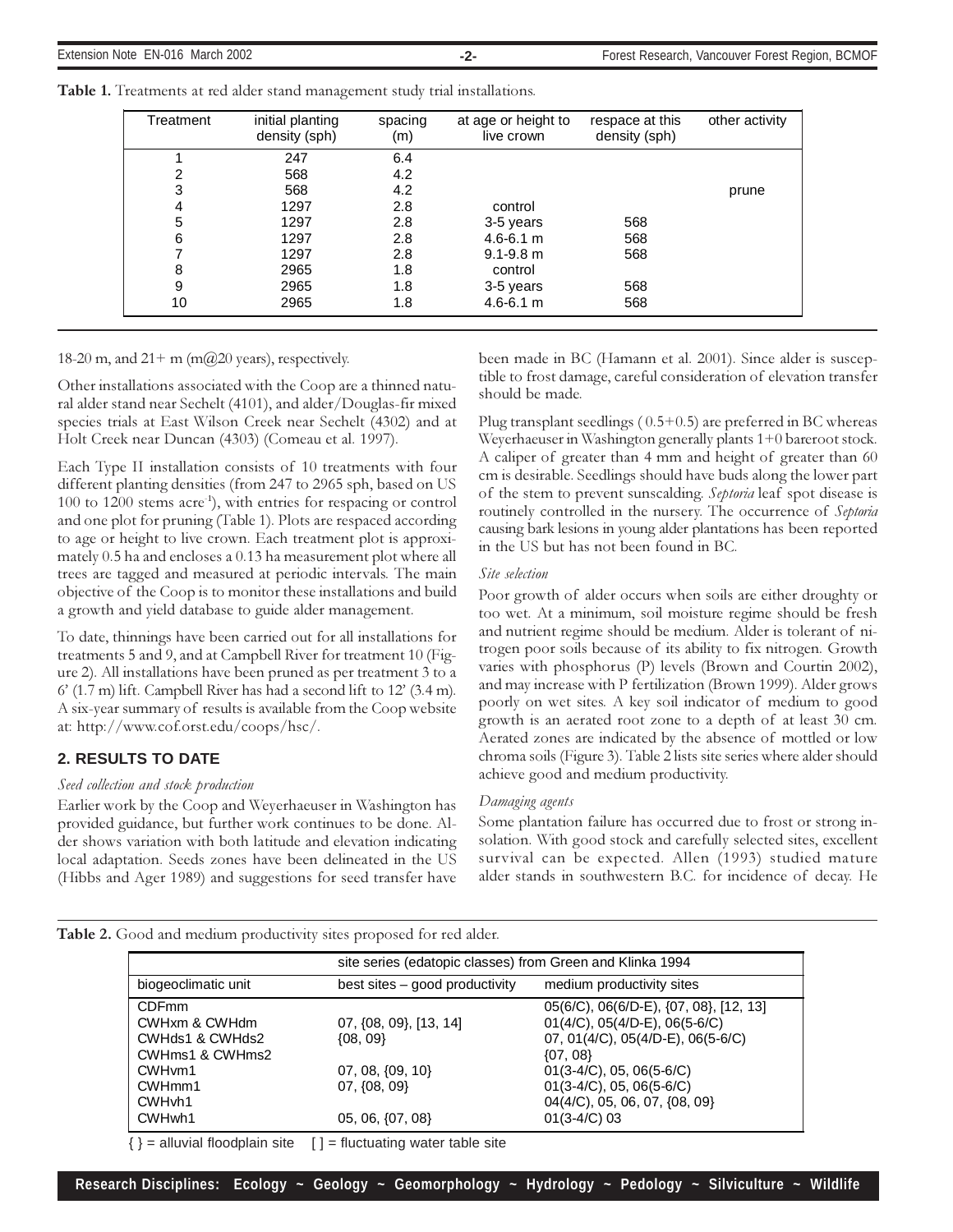

Figure 2. Plot 7 at Campbell thinned from 2965 to 568 sph at age 9 when the height to live crown averaged 5 m. Few branches along the bole are due to natural crown lift under a full canopy.

found that compared with other hardwoods, red alder has very little decay. It is resistant to Phellinus weirii and only mildly attacked by *Armillaria*. Alder is rarely affected by *Phellinus igniarius* in the submaritime part of the coast. This condition seems to be related to cold outflow winds. Some insects affect alder but none seem to be growth limiting. The alder bark beetle (Alniphagus aspericollis) has been noticed in recent BC plantations, but the extent of damage has yet to be documented. No significant insect or disease outbreak has been recorded to date for alder plantations in Washington (Alex Dobkowski, Weyerhaeuser, pers.comm.). In future, as alder is grown more often in plantations, more damaging agents may be recorded.

#### Growth and yield and management regimes

The main objective of the Coop's research is to build a growth and yield database that will guide alder management. Monitoring the installations over time by periodically measuring trees for height, diameter, height to live crown, and condition will provide the data. Of the 26 Coop Type II installations, 14 will be 12 years old in 2002. This will allow a detailed investigation into growth versus treatment as laid out in Table 1. The TASS (Tree And Stand Simulator) model operated by the Stand Modelling Group, MoF Research Branch, is currently being calibrated for alder. TASS has access to all Coop data as well as permanent sample plots in BC, and will provide predictions in terms of varying management scenarios. This will also be the basis for an economic comparison of alder investment versus conifers.



Figure 3. A mottled soil. Only the first few cm are aerated and contain alder roots. The alder growing on this soil had a low site index.